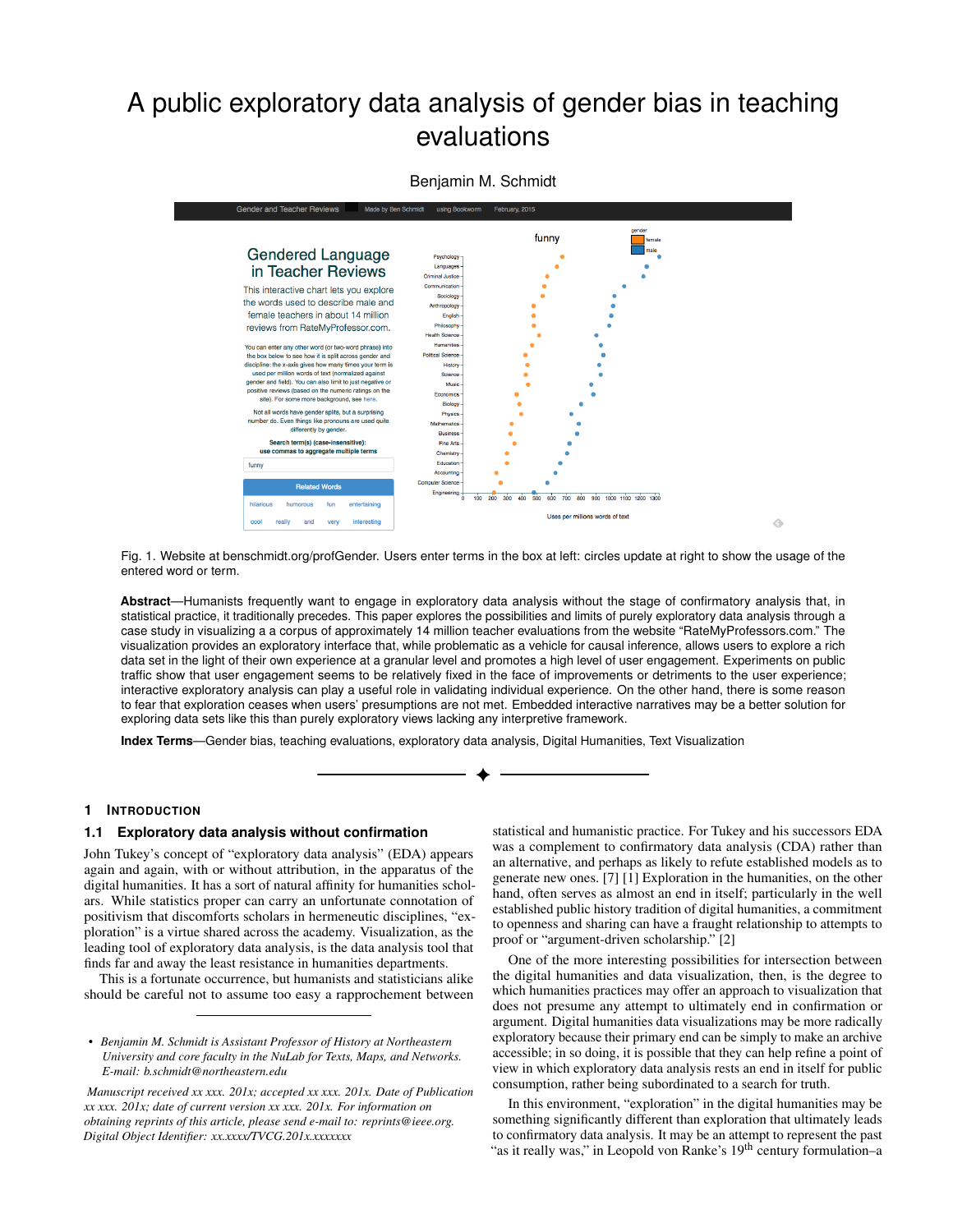call recognized in the field as problematic, but nonetheless lurking, perhaps, in the continuing attempts to build virtual worlds, pedagogical tool, and elaborate models of physical historical spaces. Or it may, following the injunctions of Johanna Drucker [\[6\]](#page-3-3) calls to humanities data analysis, be more resolutely perspectival or personal. In either case, visualization may be straightforward but targeted at making a public *experience* rather than helping an individual researcher to *understand* a cultural phenomenon.

This tension presents a potentially useful area of conversation between practitioners of information visualization and humanities scholarship. A fully public exploratory data analysis not geared towards confirmatory models might provide a useful bevy of techniques towards heightening a rift between EDA and CDA that statisticians might want to paper over. On the other hand, exercises in data visualization unmoored from confirmatory data analysis may represent in some ways the worst of both worlds from the humanities and the sciences. Without the hard check of statistical proof, they can overwhelm with the weight of their size while not providing any new evidence.

This paper investigates this tension through a case study; the author's visualization of gender bias in 14 million teaching evaluations from the website RateMyProfessors.com. [\(URL: benschmidt.org/profGender.](http://benschmidt.org/profGender)) As detailed below, the underlying data presents severe enough strains on straightforward proof that inferential statistics are generally unwarranted. Instead, I chose to adopt a presentation-only approach drawing on a tradition of public digital humanities in which a single hermeneutic framework is provided to the user–that he or she will explore the differing rates of usage of words by gender of the teacher and by discipline of the course–and no strict inferences are made.

This paper describes those design choices. At the same time, the visualization has been widely shared since it was released in February 2015. I thus also explore here the ways the visualization has been *used* through analysis of logfiles and some A-B testing. I conclude that there is both substantial public interest and real social benefit in exposing archives through data visualization and hermeneutical approaches alone; but that even when proof through confirmatory data analysis is an inappropriate use of a data set, humanists bear some responsibility to guide users through data. In the conclusion, I suggest the pure interactive exploration may not be the best option for sharing data, and that humanists might better consider joining it with a tradition shared by information visualization's journalistic wing and the native traditions of the humanities: narrative presentation of evidence.

### **2 EXPLORING GENDER BIAS IN TEACHING EVALUATIONS THROUGH TEXTUAL DATA**

A variety of recent studies have argued that teaching evaluations show substantial gender bias against female teachers ( [\[9\]](#page-3-4); [\[10\]](#page-3-5); [\[4\]](#page-3-6); [\[11\]](#page-3-7)). These studies use a variety of methods through experiments or natural experiments to control for differences in ratings given to men and women in similar teaching situations. Insofar as it is possible to prove that ratings are intrinsically biased or not, such methods present the soundest means to do so.

Bias, though, is not generally *experienced* as a gap of some number of tenths of a point that one's gender deducts from a Lickert scale. While that gap is important to understand from the stance of public policy or tenure and promotion, the free-form portion of course evaluations can be as more nettling to teachers than the raw numbers. Some individual words may be obviously gendered in their usage ("shrill"); other words that crop up frequently in evaluations can be the source of nagging doubts for teachers. Is a frequent criticism of "unfair grading" a universal feature of evaluations, or does it show up more in evaluations of women because students more easily chuck aside their respect for female authority figures than for male ones?

#### **2.1 Data overview**

To investigate questions about the niceties of language like these requires a corpus of evaluations significantly larger than is likely to be generated experimentally. The data set visualized here is, instead, a collection of approximately 14.1 million evaluations of 1.88 million individual teachers scraped from the website RateMyProfessors.com

(hereafter abbreviated as "RMP"). RMP is probably the most widely used of a number of online sites which allow students to rate faculty members on a variety of criteria (including clarity, helpfulness, and easiness). For each review I collected both the ratings and the full text of the "comment" on the evaluation, averaging 43.1 words per evaluation. These were ingested into the Bookworm text-as-data visualization platform to facilitate computation and visualization.

The vast majority of reviews span a period from 2003 to 2014; the highest use of the website was in 2005-2007, but it continued to add over a million reviews a year through 2013. (For comparison, there were 11 million full-time and 6 million part-time college students in the United States in 2010.) Usage is elective by students, and penetration seems to be quite different across roughly comparable colleges; for example, Rutgers University in New Jersey contributed 75,000 evaluations, while the University of Maryland's flagship campus in College Park contributed only 12,000. Evaluations are generally positive and somewhat biased towards the extremes: for the "Helpful" score, 48.6% of reviews are '5', 16.6% are 4, 10.2 are '3', 9.2% are '2', and 15.2% are '1'.

#### **2.2 Visualization strategy**

The data set was visualized using a dynamic D3 visualization embedded into a single-page webpage. I have written a library using the d3 data visualization library [\[5\]](#page-3-8) that allows interactive visualization of texts stored using Bookworm. For the charts in the web page, I used a two-color scatterplot with a categorical y axis (Fig. 1). Users enter any word or two-word phrase into a text box, and the chart updates to show the relative frequency of the word in evaluations of men and women for the most common fields of teaching. Academic department is reported on the RMP website. The default search was for the term "funny," which shows a male skew in all disciplines; other than that and the suggestion that users try pronouns, the site makes no statements about what the nature of the bias revealed might be. The reason for the use of discipline is as a sort of control on the fact that women are more likely to teach in humanities fields than in the sciences; by allowing comparisons across a variety of disciplines, users can see both whether a gap persists in many settings or likely the result of random noise, as well as correcting to a first approximation the fact that men and women teach different things. For the display, the results were limited to the 25 most common dsicplines (about 9.2 million reviews.) Gender was automatically assigned using an R package by Lincoln Mullen [\[3\]](#page-3-9) that guesses gender based on first name frequency in the US Social Security database. Names with few examples or a less than 95% gender skew were excluded from the visualization.

User engagement Since its creation, the visualization has seen consistent use from a variety of traffic sources. To date, I have logged about 1.5 million queries from about 130,000 distinct IP addresses. These logs show many examples of sustained engagement; over 1,000 individual IP addresses have each generated over 100 queries apiece. These logs allow more extensive exploration of user engagement. User queries seem to focus on terms that are strongly evaluative or that users suspect to have a strong gender bias. Female-biased words are slightly more common. In order from most male-biased to most female-biased, the 50 most commonly searched terms are:

he, handsome, jerk, dick, arrogant, genius, gay, hilarious, entertaining, funny, sexy, clever, brilliant, old, cool, ass, intelligent, smart, fat, cute, interesting, weird, engaging, idiot, boring, great, knowledgeable, best, knowledgeable, inspiring, awesome, good, challenging, pretty, excellent, passionate, fun, lazy, difficult, hot, good teacher, hard, stupid, fair, dumb, bad, competent, easy, approachable, kind, hate, useless, tough, demanding, attractive, creative, bad teacher, enthusiastic, angry, amazing, love, clear, confusing, ugly, condescending, crazy, happy, understanding, worst, terrible, nice, friendly, helpful, mean, biased, harsh, horrible, unfair, awful, aggressive, organized, rude, incompetent, annoying, caring, strict, disorganized, evil, bossy, beautiful, sweet, she.

#### **2.3 User engagement experiments**

Visualizations that experience steady public use like this one provide opportunities for controlled experiments in the form of A-B testing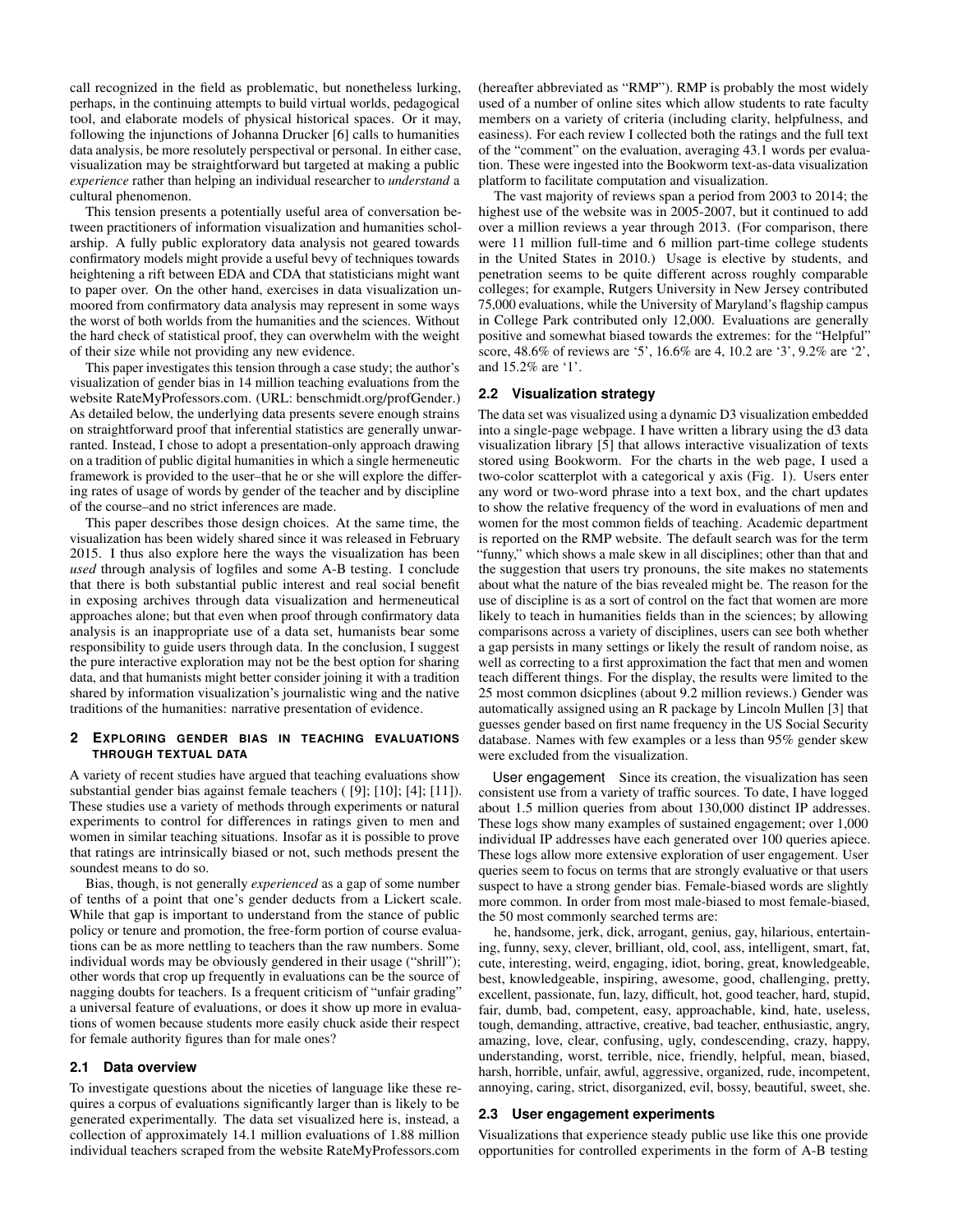on regular web traffic. Two A-B testing experiments of this sort were conducted to see how visualization implementations might change user engagement. These were performed on the ordinary stream of web traffic to the page; the first over about 6 months in early 2016, and the second over a few weeks in July 2016. In both cases, the javascript on the page randomly assigned users to a random test group when they navigated to the page; the test group for a user was kept in local storage on their browser. This means that testing group was persistent by browser (possibly including several IP addresses) but not across different browsers or computers.

The first experiment (on two samples of 15,000 users apiece) added a "suggested queries" box that, for most words in the corpus, used a word2vec model to generate a list of 10 words used in similar circumstances. (For "funny," users can click to see the usage of "hilarious," "humorous," "entertaining," etc.) For users not sure what to type, this was intended to give a point of entry into the visualization; the box updates with each query, and generates synonyms for each term as they are entered.

The second experiment (on a much smaller pair of test groups with roughly 500 members apiece) studied the effect of animated transitions on user engagement. Upon entry of a new search term, the visualization engages in two delayed transitions; first to adjust the positions of the circles for men and women in each bar, and second to reorder disciplines so the disciplines with the highest use of a term appear at the top of the graph. These transitions are intended link each query to another; visualization research has shown that animated transitions of this sort can improve user perception. [\[8\]](#page-3-10) It was thought that this improved perception of patterns in the data might increase user engagement by making the differences between the charts more clear after updates. For the experimental test group, transitions were disabled and the chart area simply refreshed.

Neither experiment showed significant effects on the number of queries entered by users into the website. This was somewhat surprising; the lack of animated transitions, in particular, seems subjectively to greatly diminish the user experience. An optimistic spin on the lack of change is that viewers are more engaged with the substance than the form of data visualization in this particular case. For exploratory data analysis to be publicly useful, the users need to be able to have questions they find interesting to bring to the data archive. It is possible that persistence in time at this site is driven through interest in the data strongly enough that differences in data visualization quality are less important. Insofar as persistence is an adequate metric (rather than any of the other outcomes that were not studied here: e.g. understanding of results, sharing of the visualization), this might suggest that humanists can feel more confident in building data visualizations on interesting data without worrying about perfecting the user experience.

#### **2.4 Data limitations**

Since the use of an exploratory data analysis is heavily limited by the constraints on the data, it is worth exploring some of those here. (A link from the webpage gives some of the restrictions of the data. Log data indicates viewership on the caveats is about 10% that of the main page.) This data does not, for a variety of reasons, easily rise to the standards of providing useful proof of gender bias along the lines of the controlled studies cited earlier. The testing corpus is large enough that it would be trivial to create large numbers of statements along the lines of "women are described as shrill more often than men in these evaluations." (Although the algorithmic gender assignment process is imperfect, misclassifications simply bias the evidence of an effect from gender toward zero; the real gaps are almost certainly slightly larger than displayed in the chart because of (for instance) female professors named "Chris" or male professors named "Ashley."

As a heterogeneous collection of postings by a self-selecting population over time, though, it is hazardous to generalize from the population of RMP reviews to broader patterns in course evaluations. Students who rate professors online are a different population than those who assess their professors in class; there may be a greater bias towards strongly positive or strongly negative reviews. (The majority of reviews on the site are positive). There are certain confounding factors of demography; "old" is a more frequent descriptor of men than women, but this is at least partially because women are particularly under-represented in the professoriate at higher ages. And words are only an approximate proxy for language: some uses of the word "brilliant" may actually be phrases like "not brilliant." (On the other hand, one of the advantages of an exploratory framework like this is that users can search for "not brilliant" and see that it is only about one in 500 uses of the word "brilliant.")

A second class of problems is slightly more subtle; there may be differences in the evaluations of men and women based on the demographics of *evaluators*. For example, different academic fields have different gender splits that tend to exist both for instructors and for students. (For example, computer science has a strikingly high percentage of men both as majors and as faculty members.) Disentangling discipline in the primary chart acts as a sort of control on this; but within subfields, it is likely the pattern persists. Within history departments, for example, it is conceivable that more men teach military history than women's history, and that more women take women's history courses than military history courses. This means that evaluations of men and women are almost certainly drawn from different groups. The base visualization shows greater use of pronouns in evaluations of women than of men; but rather reflecting different ways that some abstract ideal type of the "student" talks about the same people, this phenomenon likely reflects differing uses of pronouns by men and women in their writing.

In this latter case, the evidence generated by the chart may still be useful in learning to read evaluations, because changes in student composition are legitimately important differences in the evaluations that teachers receive. If (for instance) female students are generally harsher evaluators, female faculty members would be systemically disadvantaged in evaluations even if no individual students showed any bias.

None of these challenges to statistical verification are necessarily insurmountable. They do, however push the assessment of the data well beyond the simple model implied by the visualization; that frequency of use of a word is a function of discipline, word, and faculty gender. Subsequent to publication of the visualization, some scholars have attempted to use the visualization as evidence for more statistically rigorous projects. [\[12\]](#page-3-11)

#### **3 THE ENDS OF OUR EXPLORING**

Even supposing that no strict proofs of bias were possible, though, there are still a great number of possible benefits to pull from an exploratory humanistic data visualization like this. One is exploration of a corpus for discovery. Private versions of the site make it possible to click on any segment to see examples of reviews of (for instance) students describing female physicists as "unfair." Because of privacy concerns, however, this functionality was disabled in the public-facing website.

Another valuable use of publicly-facing exploratory visualizations to aggregate public knowledge about what terms might be useful; they can help to crowd-source the uses of exploratory data visualization, or suggest avenues for future research by others. The visualization of teaching evaluations has connections to many other areas in the humanities, where subject matter expertise may be widely distributed and relatively independent from the ability to analyze data at all. (This may differ from the science, where it is more reasonable to expect a baseline of quantitative literacy out of domain experts). Online exploratory interfaces like these can act as tools to rapidly generate and preliminarily test hypotheses. For example, a collection of Twitter users quickly identified on of the most interesting patterns in the RMP data set: that frequently opposite pairs of words show the *same* gender skew. Women are both more frequently "nice" and more frequently "mean," while men are both more frequently "brilliant" and more frequently "idiots." This suggests that in many cases, not just individual words but whole standards for assessment show a gender bias.

The goal of these findings could be to inspire further quantitative studies down the road; but they could also be simply to help people who have to read teaching evaluations. To be aware that a given set of terms *may* be gendered in its application is useful information to have